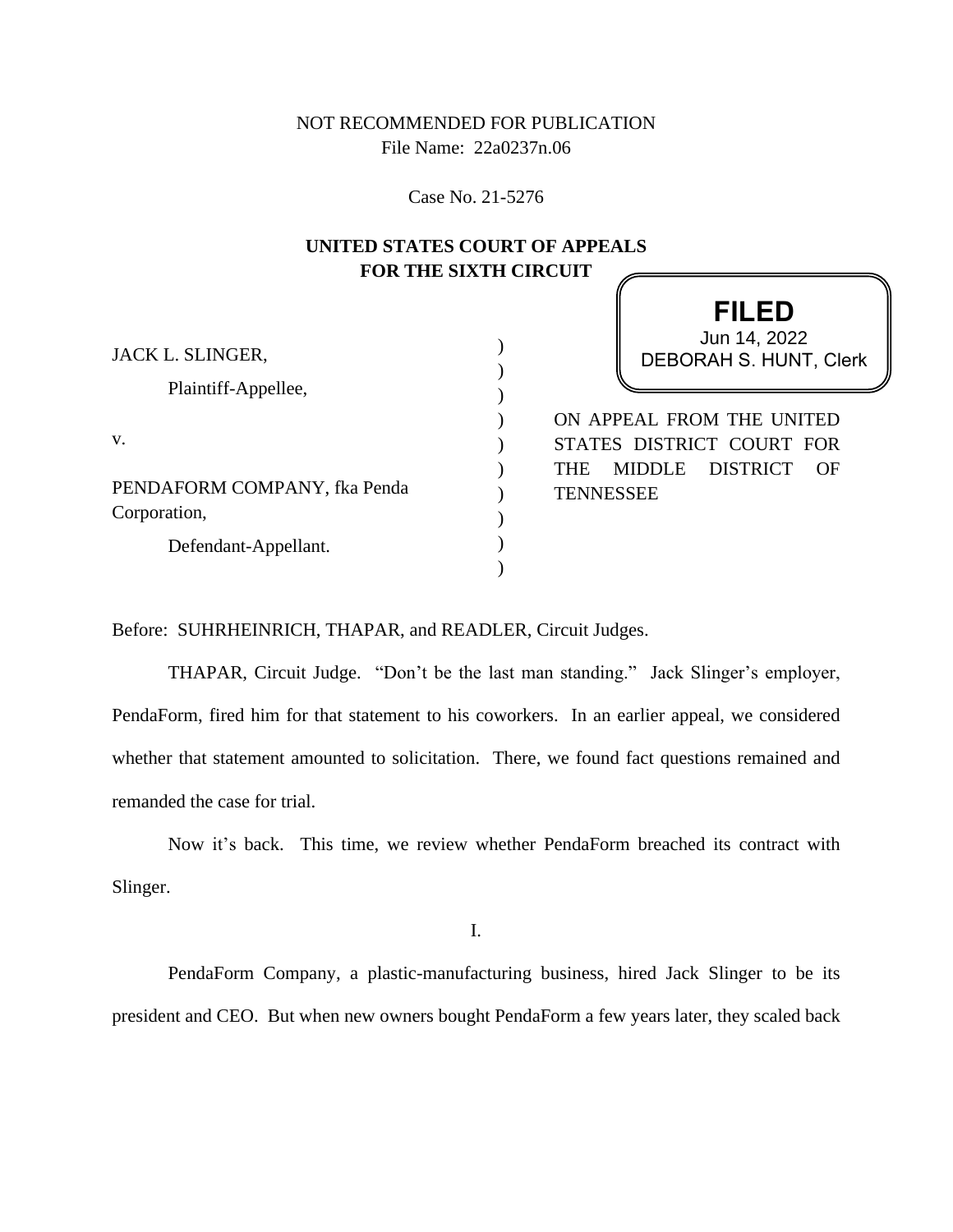Slinger's role at the company. While they waited for Slinger's contract to run out, he was told to work from home.

Not long after he started working from home, Slinger visited his old office to clear out his things. During his visit, Slinger allegedly warned several employees they should not "be the last man standing." When the company caught wind of the statement, it fired Slinger within a week.

PendaForm's termination letter said it fired Slinger "for cause" under his contract.<sup>1</sup> But Slinger didn't think the company had cause to fire him. And if it didn't have cause, Slinger is eligible for twelve-months' severance—worth hundreds of thousands of dollars. So Slinger sued, claiming he was fired without cause and should receive his severance.

The district court granted PendaForm's motion for summary judgment, concluding that Slinger's statement violated the contract's non-solicitation clause. We reversed and remanded for trial. *See Slinger v. PendaForm Co.* (*Slinger I*), 779 F. App'x 378, 383 (6th Cir. 2019).

And at the trial stage, the district court let Slinger raise another argument: Even if he did violate the non-solicitation agreement, it was void under Wisconsin law.<sup>2</sup> But the court refused to let PendaForm introduce a further justification for firing Slinger: evidence it had acquired during discovery that revealed Slinger had an affair with a subordinate.

The district court issued a series of orders after the bench trial. In the first, the court ruled that the non-solicitation agreement was void, so PendaForm couldn't fire Slinger for violating it even if his statement was "solicitation." The court also ruled that PendaForm waived all other

 $1$  Though the letter didn't specify a cause, for-cause firing under the contract may be for various reasons, including gross misconduct or violating the contract's non-solicitation clause.

<sup>&</sup>lt;sup>2</sup> The district court framed this question as one of enforceability. But PendaForm never tried to enforce the nonsolicitation agreement against Slinger; it merely relied on it as a reason for firing him. So the more precise question is whether the non-solicitation clause is unlawful and thus void under Wisconsin law, rather than whether it's enforceable. *See* Wis. Stat. § 103.465. Though the two are analogous under the Wisconsin statute, we reframe the inquiry as voidness for accuracy.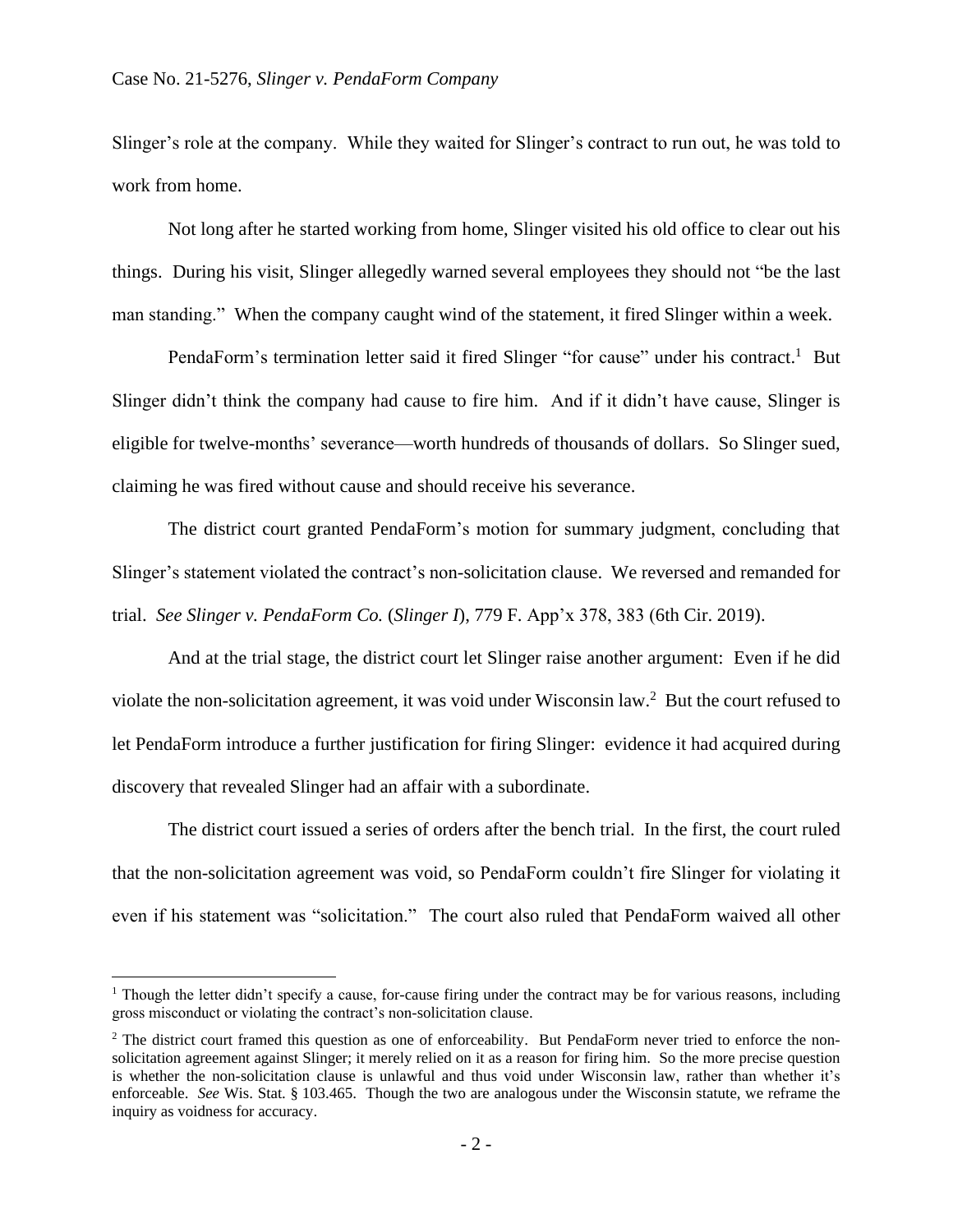arguments that might support a for-cause firing and concluded that PendaForm thus breached the contract by withholding Slinger's severance.

PendaForm appealed.

## II.

PendaForm raises three issues on appeal. It contends the district court erred in (1) holding that the contract's non-solicitation clause is void; (2) finding that PendaForm waived or forfeited its argument that Slinger's statement constituted gross misconduct that warranted firing; and (3) barring PendaForm from admitting evidence of Slinger's relationship with a subordinate. We take each in turn, reviewing the district court's legal conclusions de novo and its waiver and forfeiture determinations for an abuse of discretion.

# A.

We start with whether the non-solicitation clause is void. Before assessing the merits, we must determine whether Slinger waived or forfeited the argument.

A party waives an argument when he intentionally relinquishes or abandons it. *See United States v. Olano*, 507 U.S. 725, 733 (1993). PendaForm says Slinger abandoned his argument that the non-solicitation clause was void because he conceded that the contract was enforceable. But the *contract's* enforceability is irrelevant here because Slinger's contract contains a severability clause. That means that an unlawful contract provision may be severed from the rest of the contract, leaving the remaining provisions intact and enforceable. *See Markwardt v. Zurich Am. Ins. Co.*, 724 N.W.2d 669, 682 (Wis. Ct. App. 2006). In other words, even if the non-solicitation clause is void under Wisconsin law, that wouldn't render the rest of the contract unenforceable. So admitting the contract is enforceable doesn't concede that the non-solicitation clause is also valid. Thus, Slinger didn't waive this argument.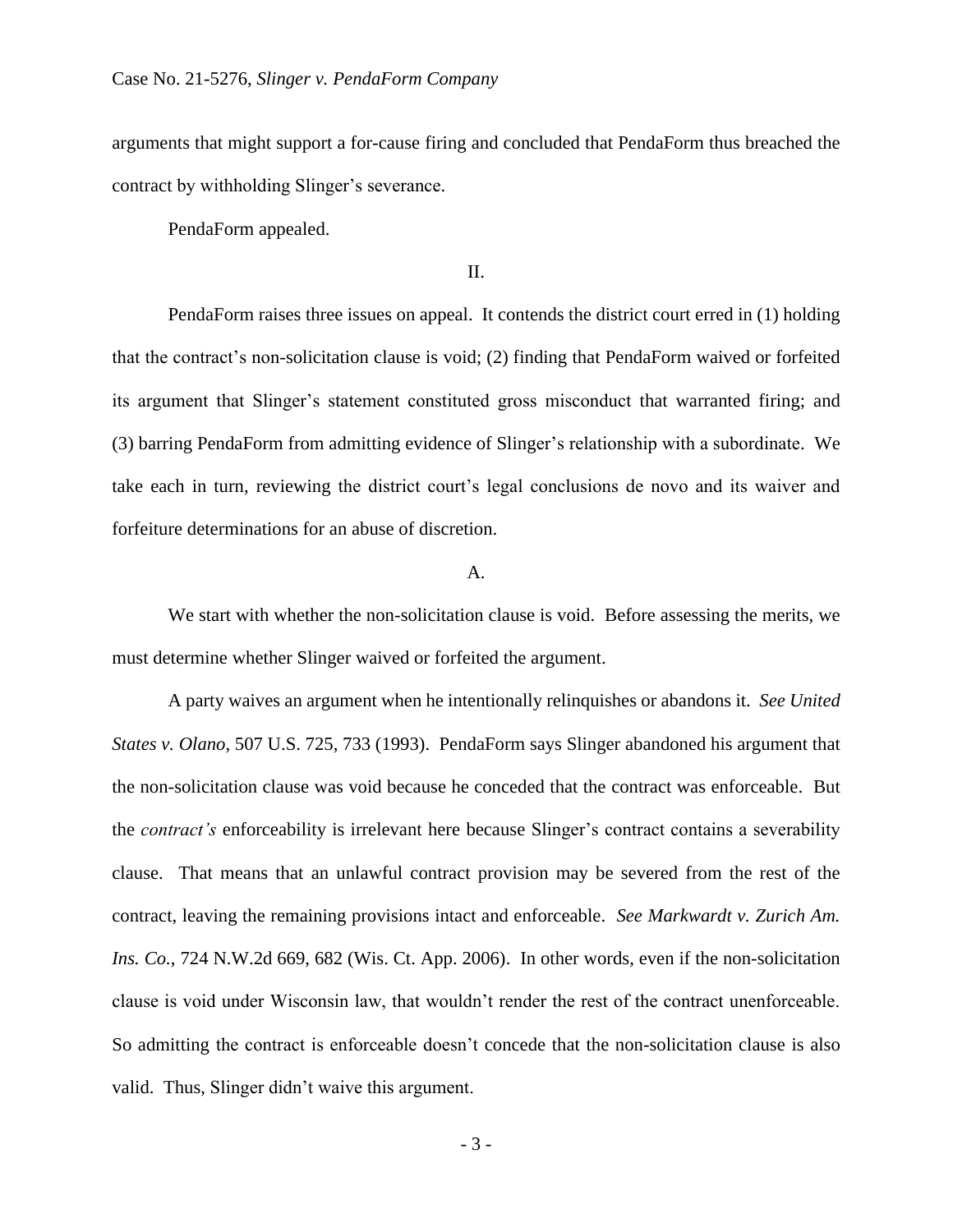PendaForm also contends Slinger forfeited the argument because he raised it for the first time on remand. But the district court didn't find it forfeited. And district courts have broad authority "to manage their own affairs so as to achieve the orderly and expeditious disposition of cases." *Dietz v. Bouldin*, 579 U.S. 40, 45 (2016) (citation omitted). Determining whether a party forfeited an argument falls squarely within that authority. *Cf. In re Micron Tech., Inc.*, 875 F.3d 1091, 1101 (Fed. Cir. 2017). At bottom, the district court was free to consider Slinger's voidness argument even though he *could have* raised it earlier. So there was no abuse of discretion. And Slinger's voidness argument is properly before us. Thus, we move to the merits.

The parties agree that Wisconsin law governs their contract. And under Wisconsin law, any "covenant by an assistant, servant or agent not to compete with his or her employer or principal" that imposes an "unreasonable restraint" on trade or competition is "illegal, void and unenforceable." Wis. Stat. § 103.465. Slinger argues that's the case here.

The contract's non-solicitation clause bars Slinger from "soliciting any of [PendaForm's employees] to resign from their employment." R. 35-2, Pg. ID 242. Does this provision impose an "unreasonable restraint"? *See* Wis. Stat. § 103.465.

Under Wisconsin law, it does. The Wisconsin Supreme Court has found a nearly identical non-solicitation clause void and unenforceable. *See Manitowoc Co. v. Lanning*, 906 N.W.2d 130, 136–45 (Wis. 2018).In *Lanning*, the contract said the employee couldn't "solicit, induce or encourage any employee(s) to terminate their employment with [the employer]." *Id*. at 136. Reasoning that the "effect of" the non-solicitation clause was "to prevent" other employers from "competing fully . . . in the labor pool" and that the clause barred the employee from soliciting "each of the [employer's] 13,000 . . . employees regardless of the business unit in which they work or where in the world they are located," the Wisconsin Supreme Court held that the provision was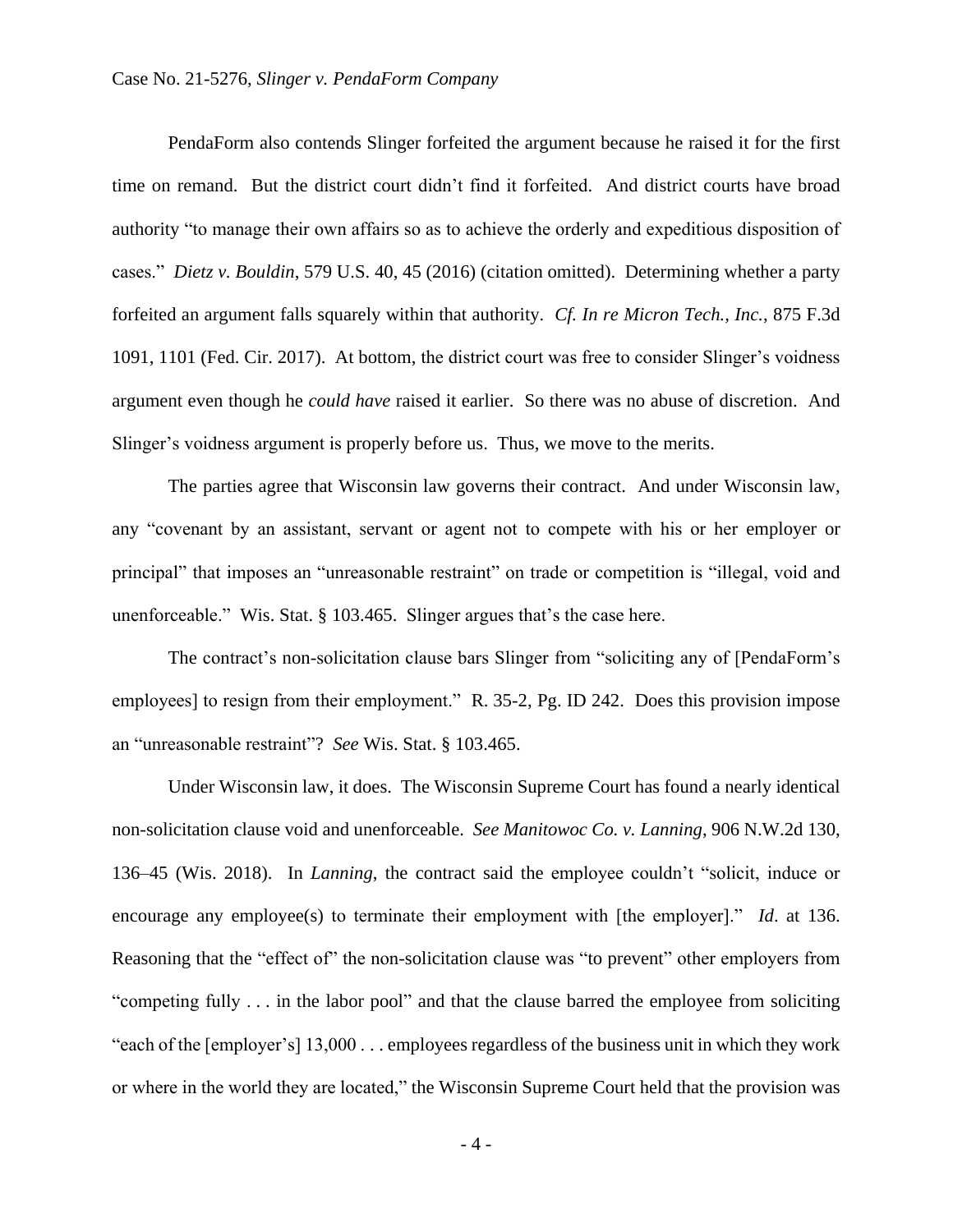void because it unreasonably restrained trade. *Id.* at 139, 144. Slinger's contract closely resembles the contract in that case—so under the Wisconsin Supreme Court's logic, the same is true here. Thus, the non-solicitation clause in Slinger's contract is void.<sup>3</sup>

PendaForm resists this conclusion. It argues that *Lanning*'s reasoning shouldn't apply because this case doesn't involve an actual restraint of trade—in other words, because the company hasn't enforced the provision to keep employees from leaving. PendaForm might have a point if the statute restricted only the *enforcement of* such provisions. But it doesn't. It *voids* any provision that has the "effect of" unreasonably restraining trade. *Id.* at 137. And if the non-solicitation clause were put to use here, it would do just that.

For these reasons, the contract's non-solicitation clause is void. It thus has "no legal effect" and can't justify Slinger's for-cause firing. *Void*, *Black's Law Dictionary* (11th ed. 2019) (noting that "*void* can be properly applied only to those provisions that are of no effect whatsoever—those that are an absolute nullity"). So PendaForm's first argument fails.

#### B.

After the district court found the contract's non-solicitation clause was void, PendaForm had to pivot to a new justification for firing Slinger. So after trial, it argued for the first time that Slinger's statement could also justify his for-cause firing as "gross misconduct." But the district court found that PendaForm forfeited this argument. That wasn't an abuse of discretion.

Throughout litigation, PendaForm repeatedly asserted that it believed Slinger's statement violated *only* the non-solicitation clause. Indeed, PendaForm didn't raise the gross-misconduct

<sup>3</sup> PendaForm hasn't contested the district court's conclusion that the non-solicitation clause's restraint of trade is unreasonable. So it's forfeited any argument that it's a reasonable restraint of trade. *See Kuhn v. Washtenaw County*, 709 F.3d 612, 624–25 (6th Cir. 2013).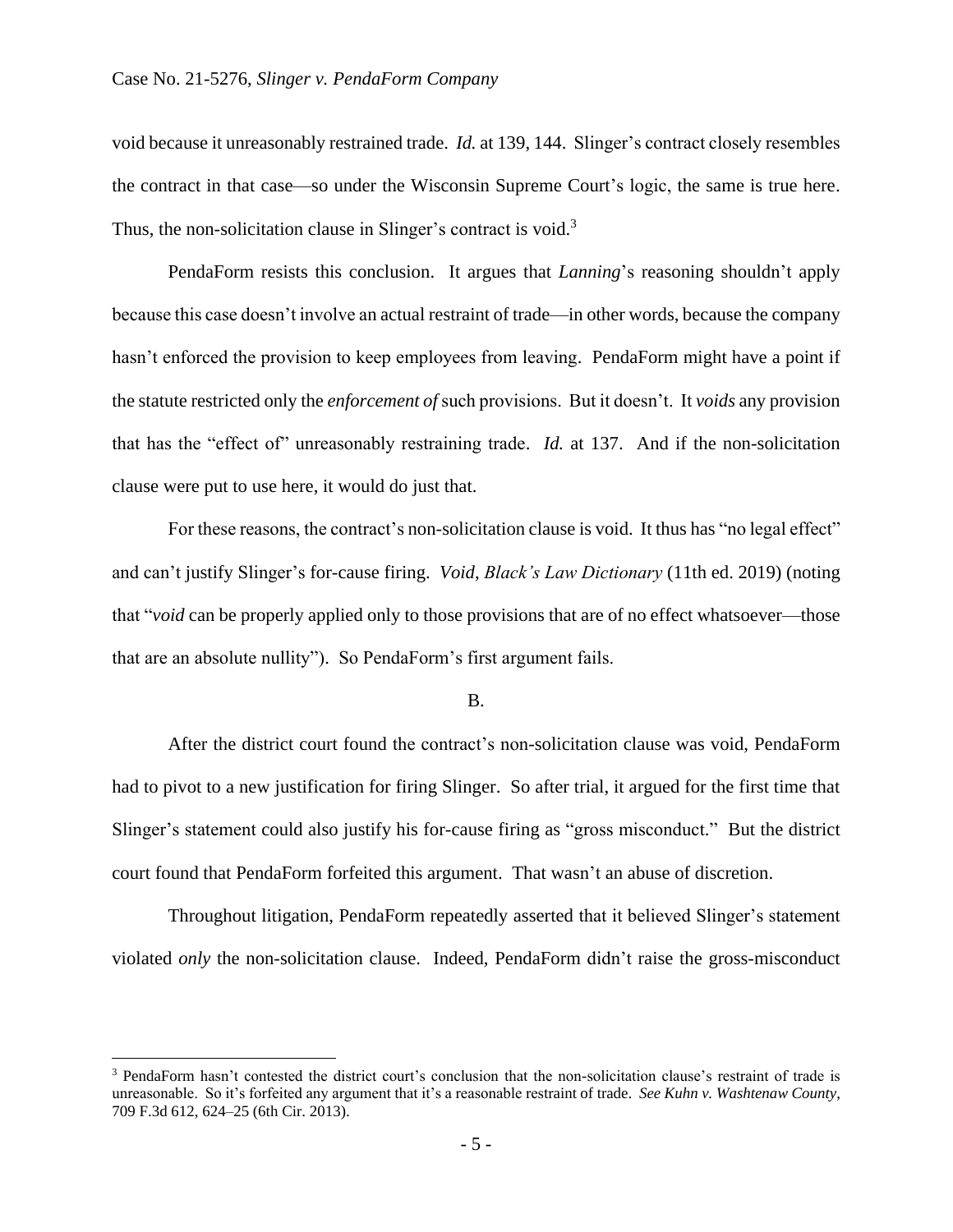argument until after trial, once the district court had ruled that the non-solicitation clause was void.<sup>4</sup> But by then it was too late. *See Gregory v. Shelby County*, 220 F.3d 433, 442 (6th Cir. 2000); *Ordos City Hawtai Autobody Co. v. Dimond Rigging Co.*, 695 F. App'x 864, 875 (6th Cir. 2017) (holding that "parties generally forfeit claims or defenses not raised in the final pretrial order"). So the district court acted within its discretion in finding that PendaForm forfeited the argument.

PendaForm disagrees. It asserts that whether Slinger's statement amounts to gross misconduct is a legal conclusion that can't be conceded. But the issue isn't whether PendaForm conceded the answer (the *law*); it's whether PendaForm failed to timely raise the question (the *argument*). And PendaForm's failure to press the issue until after trial is textbook forfeiture. *See Gregory*, 220 F.3d at 442; *Ordos City Hawtai Autobody Co.*, 695 F. App'x at 875.

### C.

So we turn to PendaForm's final argument. It contends the district court erred by refusing to admit evidence (acquired during litigation, and thus known as after-acquired evidence) that it says provides an independent basis for firing Slinger for cause. But once again, we must first determine whether this issue is properly before us, since Slinger argues that PendaForm waived or forfeited its after-acquired-evidence argument.

Start with waiver. Slinger contends that PendaForm waived this argument by conceding in our first appeal that it was "*only* relying on Slinger's alleged breach of the non-solicitation agreement rather than any of the other provisions." *Slinger I*, 779 F. App'x at 379 n.1. But that statement didn't waive the after-acquired-evidence argument. That's because the district court had not yet addressed the issue. So it wasn't before us on appeal. As a result, PendaForm never

<sup>4</sup> To be sure, there's deposition testimony that PendaForm terminated Slinger "for cause" because his statements amounted to *both* solicitation and gross misconduct. But a deposition isn't the proper vehicle for raising legal arguments.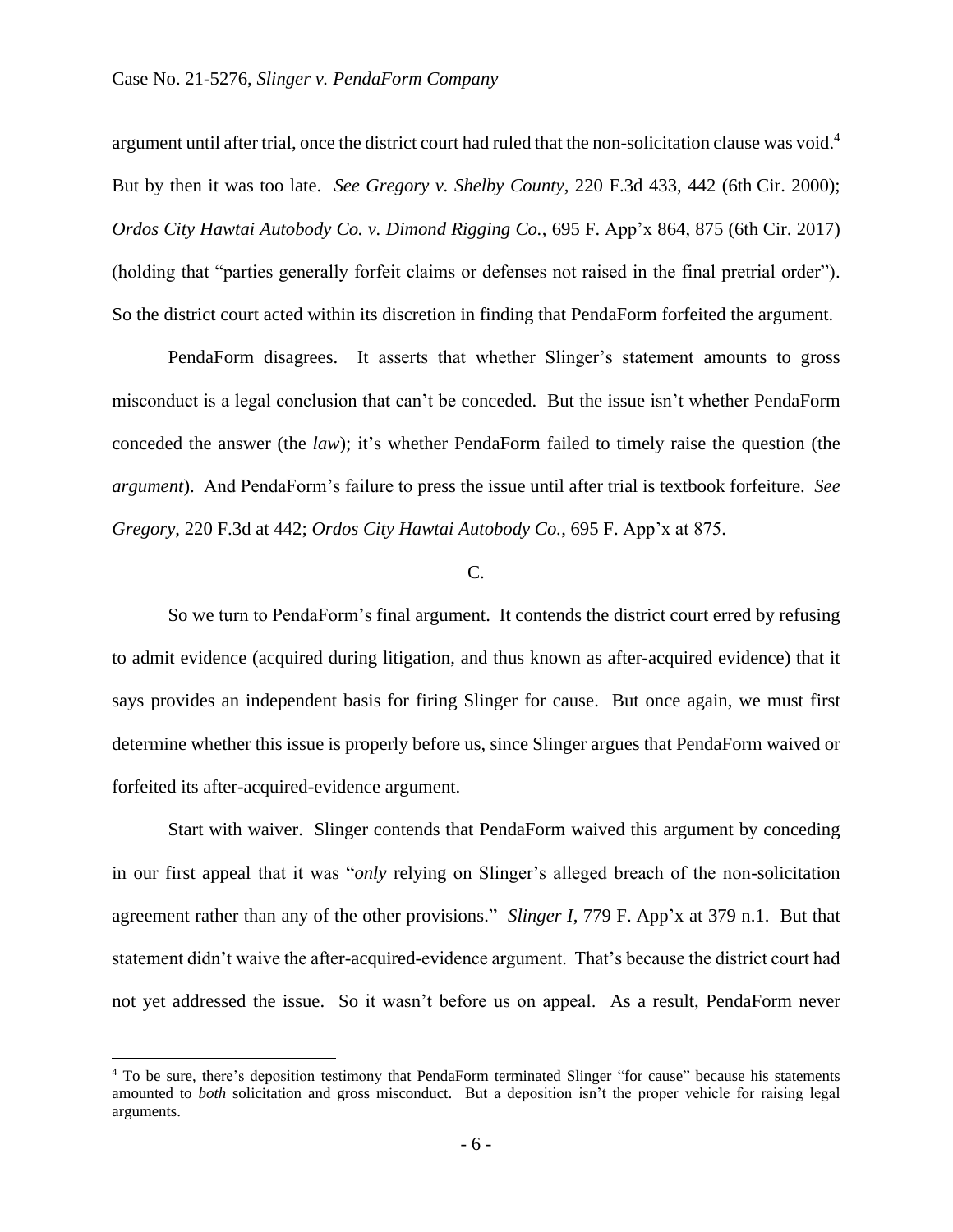intentionally relinquished or abandoned its after-acquired-evidence defense. *See Olano*, 507 U.S. at 733.

Nor did PendaForm forfeit the argument. Unlike its gross-misconduct argument, PendaForm pressed this issue before the district court at each stage of the litigation. So the district court properly considered the issue below.

Thus, we turn to the substance. And we consider whether the district court abused its discretion by excluding PendaForm's after-acquired evidence. We conclude that it did.

The district court barred PendaForm from admitting after-acquired evidence of Slinger's relationship with a subordinate. In doing so, the district court relied on an unpublished Wisconsin Court of Appeals decision that, to the district court's eye, cast doubt on the admissibility of afteracquired evidence in breach-of-contract cases. *See* R. 84, Pg. ID 1393 (citing *Dan Samp Agency, Inc. v. Am. Fam. Mut. Ins. Co.*, No. 2009AP670, 2010 WL 3001398, at \*4 (Wis. Ct. App. Aug. 3, 2010)). But when applying state law, we are "bound by decisions of the state's highest court." *Andrews v. Columbia Gas Transmission Corp.*, 544 F.3d 618, 624 (6th Cir. 2008). And the Wisconsin Supreme Court has answered this question.

The after-acquired-evidence defense applies to breach-of-contract claims in Wisconsin. *See Loos v. George Walter Brewing Co.*, 129 N.W. 645, 646 (Wis. 1911). Using this affirmative defense, an employer can fire an employee based on misconduct that constitutes cause, regardless of whether the employer knew about the misconduct at the time of termination. *See id.*; *Bd. of Regents v. State Pers. Comm'n*, 646 N.W.2d 759, 768–69 (Wis. 2002).

To be sure, *Loos* is an old case. But the Wisconsin Supreme Court hasn't overruled it. *Cf. Cook v. Cook*, 560 N.W.2d 246, 256 (Wis. 1997) (holding that Wisconsin's "supreme court is the only state court with the power to overrule, modify or withdraw language from" its previous